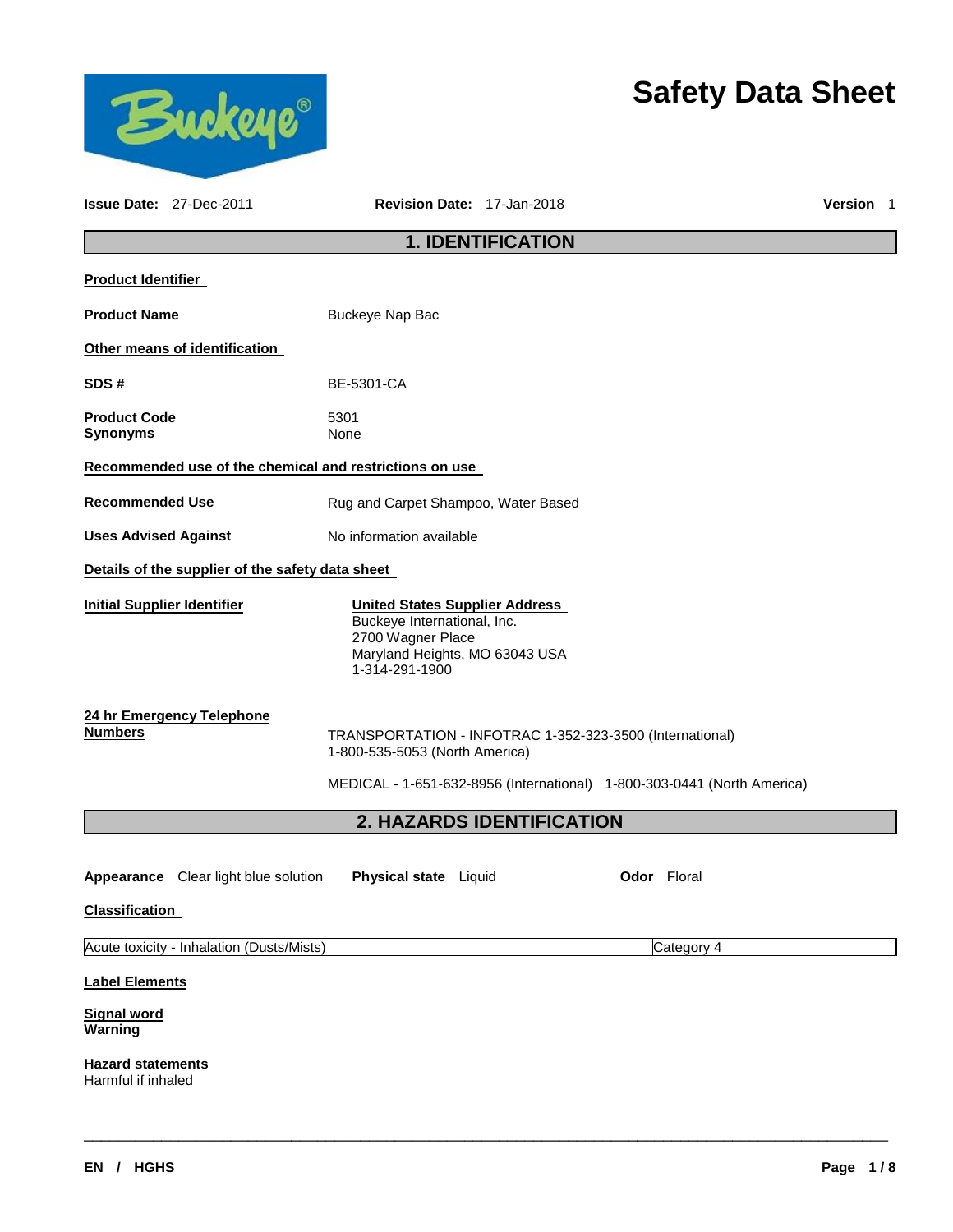

#### **Precautionary Statements - Prevention**

Avoid breathing dust/fume/gas/mist/vapors/spray Use only outdoors or in a well-ventilated area

#### **Precautionary Statements - Response**

IF INHALED: Remove victim to fresh air and keep at rest in a position comfortable for breathing Call a poison center or doctor/physician if you feel unwell

### **Other Information**

Harmful to aquatic life with long lasting effects

# **3. COMPOSITION/INFORMATION ON INGREDIENTS**

\_\_\_\_\_\_\_\_\_\_\_\_\_\_\_\_\_\_\_\_\_\_\_\_\_\_\_\_\_\_\_\_\_\_\_\_\_\_\_\_\_\_\_\_\_\_\_\_\_\_\_\_\_\_\_\_\_\_\_\_\_\_\_\_\_\_\_\_\_\_\_\_\_\_\_\_\_\_\_\_\_\_\_\_\_\_\_\_\_\_\_\_\_

#### **Mixture**

| <b>Chemical Name</b>  | CAS No.        | Weight-% | <b>Hazardous Material</b><br><b>Information Review Act</b><br>registry number<br>(HMIRA registry $#$ ) | Date HMIRA filed and<br>date exemption<br>granted (if applicable) |
|-----------------------|----------------|----------|--------------------------------------------------------------------------------------------------------|-------------------------------------------------------------------|
| Sodium lauryl sulfate | $151 - 21 - 3$ | 4.9      |                                                                                                        |                                                                   |
| Benzvl alcohol        | $100 - 51 - 6$ | 4.9      | -                                                                                                      |                                                                   |

# **4. FIRST AID MEASURES**

#### **First Aid Measures**

| <b>Symptoms</b>                     | Harmful if inhaled. May cause mild eye irritation. Slight skin irritation.<br>Indication of any immediate medical attention and special treatment needed |
|-------------------------------------|----------------------------------------------------------------------------------------------------------------------------------------------------------|
| Most important symptoms and effects |                                                                                                                                                          |
|                                     |                                                                                                                                                          |
| Ingestion                           | Give two large glasses of water. Do NOT induce vomiting. Never give anything by mouth to<br>an unconscious person. Get medical attention.                |
| <b>Inhalation</b>                   | Remove victim to fresh air and keep at rest in a position comfortable for breathing. Call a<br>poison center or doctor/physician if you feel unwell.     |
| <b>Skin contact</b>                 | Wash off immediately with plenty of water for at least 15 minutes.                                                                                       |
| Eye contact                         | Rinse thoroughly with plenty of water for at least 15 minutes, lifting lower and upper eyelids.<br>Consult a physician.                                  |
|                                     |                                                                                                                                                          |

\_\_\_\_\_\_\_\_\_\_\_\_\_\_\_\_\_\_\_\_\_\_\_\_\_\_\_\_\_\_\_\_\_\_\_\_\_\_\_\_\_\_\_\_\_\_\_\_\_\_\_\_\_\_\_\_\_\_\_\_\_\_\_\_\_\_\_\_\_\_\_\_\_\_\_\_\_\_\_\_\_\_\_\_\_\_\_\_\_\_\_\_\_

**Note to physicians Treat symptomatically.**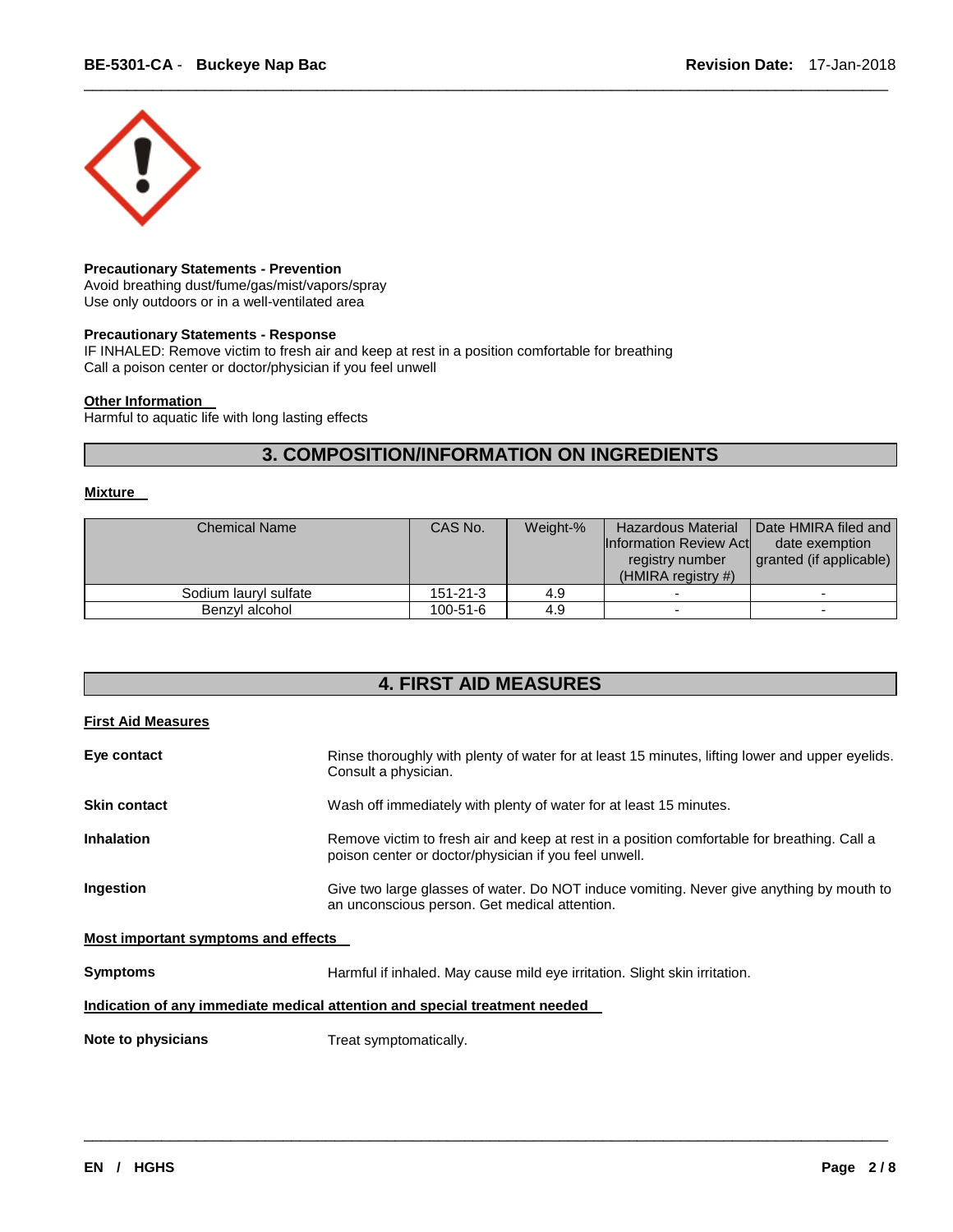| <b>5. FIRE-FIGHTING MEASURES</b>                                                                                 |                                                                                                                                       |  |
|------------------------------------------------------------------------------------------------------------------|---------------------------------------------------------------------------------------------------------------------------------------|--|
| <b>Suitable Extinguishing Media</b>                                                                              | Use extinguishing measures that are appropriate to local circumstances and the<br>surrounding environment.                            |  |
| Unsuitable extinguishing media                                                                                   | Not determined                                                                                                                        |  |
| Specific hazards arising from the<br>chemical                                                                    | No information available.                                                                                                             |  |
| <b>Hazardous Combustion Products</b>                                                                             | Carbon oxides. Sulfur oxides.                                                                                                         |  |
| <b>Explosion Data</b><br><b>Sensitivity to Mechanical Impact None.</b><br><b>Sensitivity to Static Discharge</b> | None.                                                                                                                                 |  |
| Special protective equipment for<br>fire-fighters                                                                | Firefighters should wear self-contained breathing apparatus and full firefighting turnout<br>gear. Use personal protection equipment. |  |

\_\_\_\_\_\_\_\_\_\_\_\_\_\_\_\_\_\_\_\_\_\_\_\_\_\_\_\_\_\_\_\_\_\_\_\_\_\_\_\_\_\_\_\_\_\_\_\_\_\_\_\_\_\_\_\_\_\_\_\_\_\_\_\_\_\_\_\_\_\_\_\_\_\_\_\_\_\_\_\_\_\_\_\_\_\_\_\_\_\_\_\_\_

# **6. ACCIDENTAL RELEASE MEASURES**

| Personal precautions, protective equipment and emergency procedures |                                                                                                                                      |  |  |
|---------------------------------------------------------------------|--------------------------------------------------------------------------------------------------------------------------------------|--|--|
| <b>Personal precautions</b>                                         | Use personal protective equipment as required.                                                                                       |  |  |
| <b>Environmental precautions</b>                                    |                                                                                                                                      |  |  |
| <b>Environmental precautions</b>                                    | See Section 12 for additional Ecological Information.                                                                                |  |  |
| Methods and material for containment and cleaning up                |                                                                                                                                      |  |  |
| <b>Methods for containment</b>                                      | Prevent further leakage or spillage if safe to do so.                                                                                |  |  |
| Methods for cleaning up                                             | Pick up and transfer to properly labeled containers.                                                                                 |  |  |
| <b>Prevention of secondary hazards</b>                              | Pick up with mop, wet/dry vac, or absorbent material. Rinse area with clear water and allow<br>floor to dry before allowing traffic. |  |  |

# **7. HANDLING AND STORAGE**

| <b>Precautions for safe handling</b>                         |                                                                                                                                                                                                                                                                            |
|--------------------------------------------------------------|----------------------------------------------------------------------------------------------------------------------------------------------------------------------------------------------------------------------------------------------------------------------------|
| Advice on safe handling                                      | Handle in accordance with good industrial hygiene and safety practice. Avoid contact with<br>skin, eyes or clothing. Use personal protection recommended in Section 8. Avoid breathing<br>dust/fume/gas/mist/vapors/spray. Use only outdoors or in a well-ventilated area. |
| Conditions for safe storage, including any incompatibilities |                                                                                                                                                                                                                                                                            |
| <b>Storage Conditions</b>                                    | Keep container tightly closed in a dry and well-ventilated place. Keep out of the reach of<br>children. Store at room temperature.                                                                                                                                         |
| Incompatible materials                                       | Do not mix with chlorinated detergents (bleach)                                                                                                                                                                                                                            |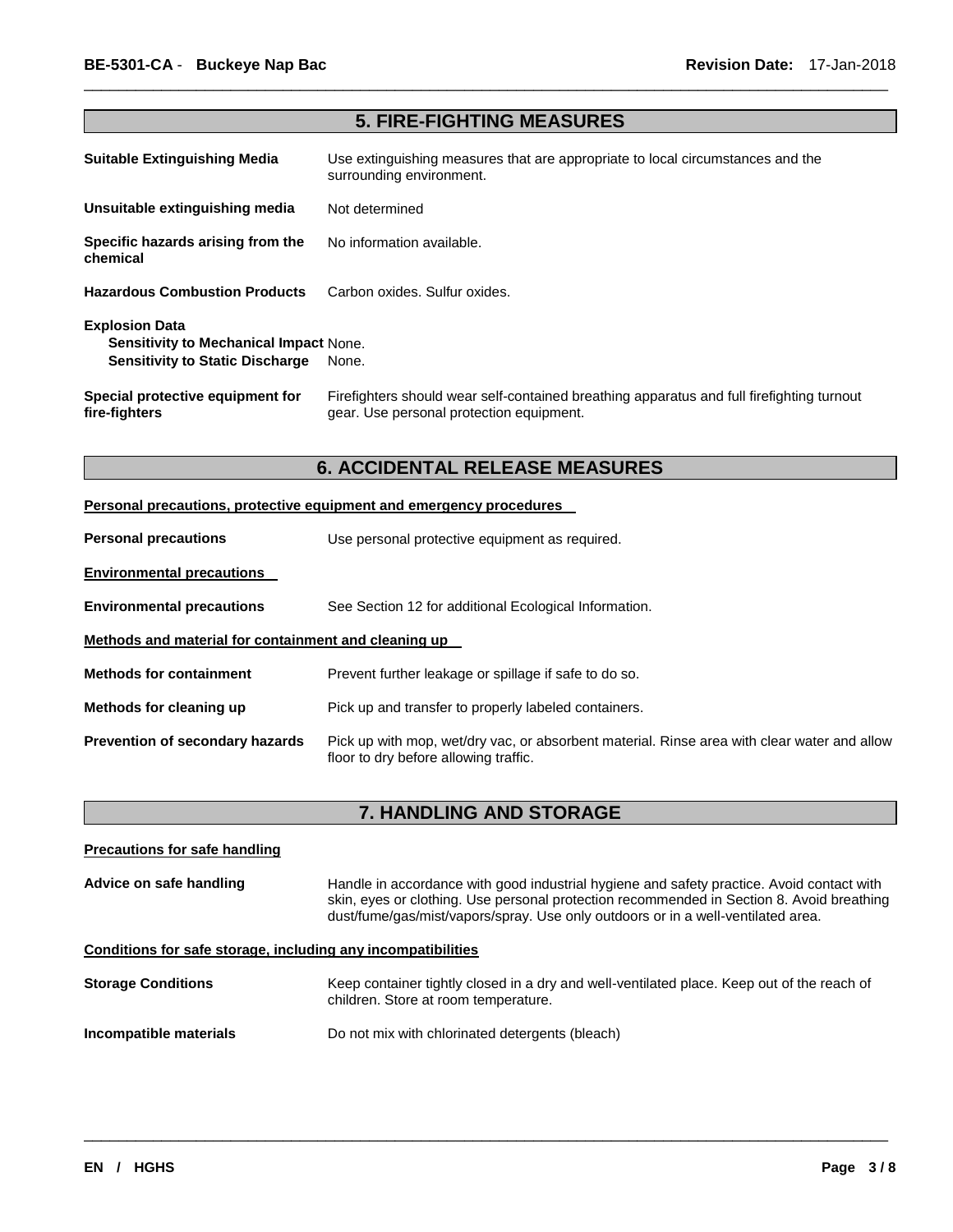# **8. EXPOSURE CONTROLS/PERSONAL PROTECTION**

\_\_\_\_\_\_\_\_\_\_\_\_\_\_\_\_\_\_\_\_\_\_\_\_\_\_\_\_\_\_\_\_\_\_\_\_\_\_\_\_\_\_\_\_\_\_\_\_\_\_\_\_\_\_\_\_\_\_\_\_\_\_\_\_\_\_\_\_\_\_\_\_\_\_\_\_\_\_\_\_\_\_\_\_\_\_\_\_\_\_\_\_\_

#### **Control parameters**

| <b>Exposure Limits</b>                                                | This product, as supplied, does not contain any hazardous materials with occupational<br>exposure limits established by the region specific regulatory bodies. |  |  |  |
|-----------------------------------------------------------------------|----------------------------------------------------------------------------------------------------------------------------------------------------------------|--|--|--|
| Appropriate engineering controls                                      |                                                                                                                                                                |  |  |  |
| <b>Engineering controls</b>                                           | Ensure adequate ventilation, especially in confined areas.                                                                                                     |  |  |  |
| Individual protection measures, such as personal protective equipment |                                                                                                                                                                |  |  |  |
| <b>Eye/face protection</b>                                            | Risk of contact: Wear approved safety goggles.                                                                                                                 |  |  |  |
| Skin and body protection                                              | Wear rubber gloves or other impervious gloves.                                                                                                                 |  |  |  |
| <b>Respiratory protection</b>                                         | Ensure adequate ventilation, especially in confined areas.                                                                                                     |  |  |  |
| <b>General hygiene considerations</b>                                 | Handle in accordance with good industrial hygiene and safety practice. Wash thoroughly<br>with soap and water after handling.                                  |  |  |  |

# **9. PHYSICAL AND CHEMICAL PROPERTIES**

### **Information on basic physical and chemical properties**

| <b>Physical state</b> | Liquid |  |
|-----------------------|--------|--|

| . . <i>.</i><br>Appearance |  |  |
|----------------------------|--|--|
| Color                      |  |  |
| Odor                       |  |  |
| <b>Odor Threshold</b>      |  |  |

**Property CONSERVITY IN THE VALUES CONSERVITY Remarks** • Method **Melting Point/Freezing Point** Not determined<br> **Boiling Point/Boiling Range** 100 °C / 212 °F **Boiling Point/Boiling Range 100 Provident** Range **Provident** Research **Flammability (Solid, Gas)** Liquid- Not applicable **Flammability Limits in Air Upper Flammability Limits** Not determined **Lower Flammability Limit** Not determined **Vapor Pressure Not determined Vapor Density** Not determined **Relative Density 1.01**<br> **Water Solubility National System Water Solubility <br>
Solubility in other solvents** Not determined **Solubility in other solvents Partition Coefficient Not determined**<br> **Auto-ignition Temperature** Not determined **Auto-ignition Temperature Decomposition Temperature** Not determined **Kinematic Viscosity Not determined Dynamic Viscosity Not determined Explosive properties** No information available. **Oxidizing properties** No information available. **Other Information** 

**Appearance** Clear light blue solution **Color** Clear light blue **Floral No information available** 

**pH**  $\overline{7.6-8}$  (Conc.) 1:32 Dilution: 7.3-7.7<br> **Melting Point/Freezing Point** Not determined **Evaporation Rate 1.0** (Water = 1)

**Softening Point No information available Molecular weight** No information available

\_\_\_\_\_\_\_\_\_\_\_\_\_\_\_\_\_\_\_\_\_\_\_\_\_\_\_\_\_\_\_\_\_\_\_\_\_\_\_\_\_\_\_\_\_\_\_\_\_\_\_\_\_\_\_\_\_\_\_\_\_\_\_\_\_\_\_\_\_\_\_\_\_\_\_\_\_\_\_\_\_\_\_\_\_\_\_\_\_\_\_\_\_

**Tag Closed Cup**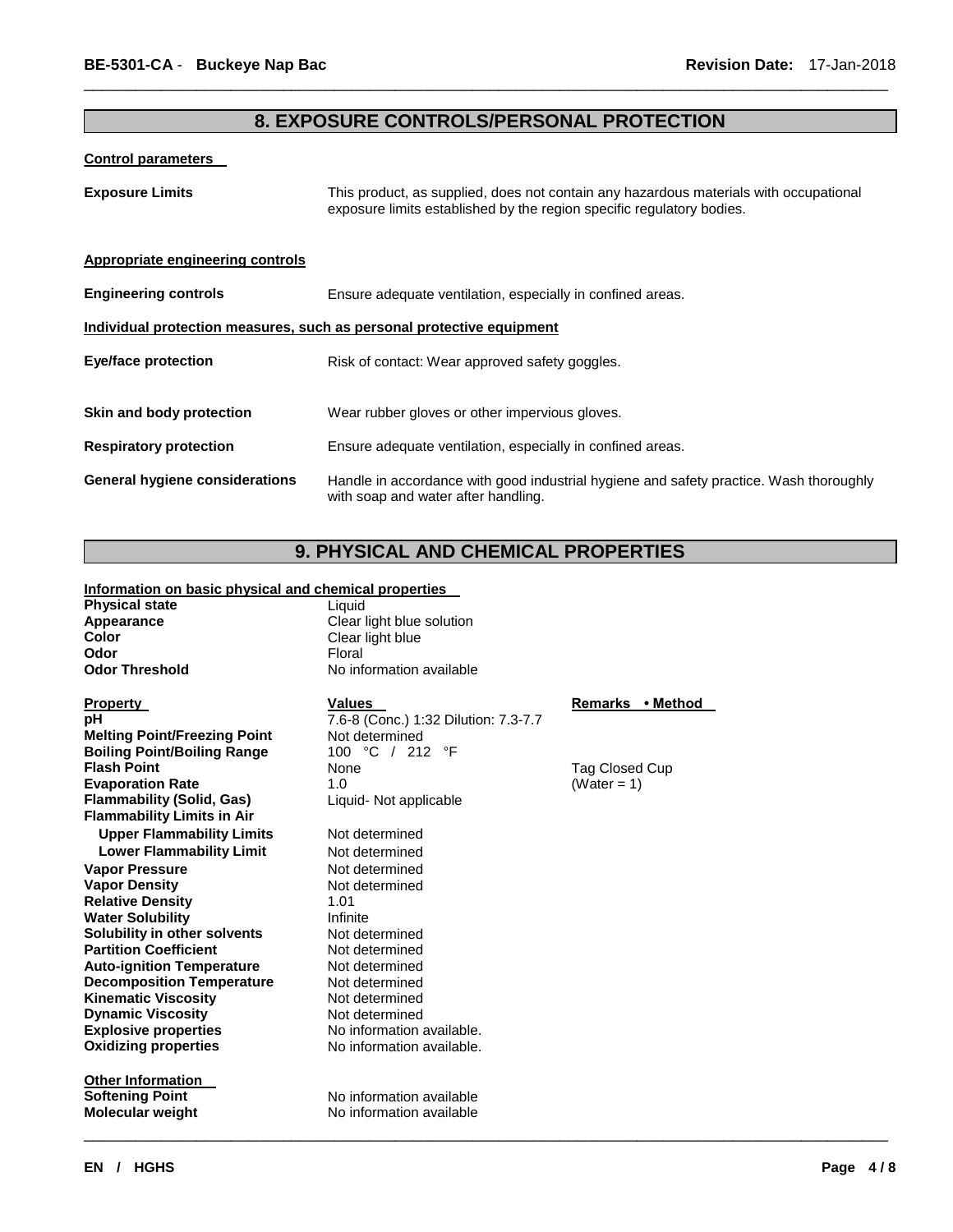| VOC Content (%)     |  |
|---------------------|--|
| Densitv             |  |
| <b>Bulk Density</b> |  |

**No information available No information available No information available** 

# **10. STABILITY AND REACTIVITY**

\_\_\_\_\_\_\_\_\_\_\_\_\_\_\_\_\_\_\_\_\_\_\_\_\_\_\_\_\_\_\_\_\_\_\_\_\_\_\_\_\_\_\_\_\_\_\_\_\_\_\_\_\_\_\_\_\_\_\_\_\_\_\_\_\_\_\_\_\_\_\_\_\_\_\_\_\_\_\_\_\_\_\_\_\_\_\_\_\_\_\_\_\_

| <b>Reactivity</b>                                                       | Not reactive under normal conditions.            |
|-------------------------------------------------------------------------|--------------------------------------------------|
| <b>Chemical Stability</b>                                               | Stable under recommended storage conditions.     |
| <b>Possibility of Hazardous Reactions</b> None under normal processing. |                                                  |
| <b>Hazardous Polymerization</b>                                         | Hazardous polymerization does not occur.         |
| <b>Conditions to Avoid</b>                                              | Keep out of reach of children.                   |
| <b>Incompatible Materials</b>                                           | Do not mix with chlorinated detergents (bleach). |
|                                                                         |                                                  |

**Hazardous Decomposition Products** Carbon oxides. Sulfur oxides.

# **11. TOXICOLOGICAL INFORMATION**

#### **Information on likely routes of exposure**

#### **Product Information**

| Eye contact                                                 | Avoid contact with eyes. |                                                |                                      |  |  |
|-------------------------------------------------------------|--------------------------|------------------------------------------------|--------------------------------------|--|--|
| <b>Skin contact</b>                                         | Avoid contact with skin. |                                                |                                      |  |  |
| <b>Inhalation</b>                                           | Harmful if inhaled.      |                                                |                                      |  |  |
| Ingestion                                                   | Do not ingest.           |                                                |                                      |  |  |
| Information on physical, chemical and toxicological effects |                          |                                                |                                      |  |  |
| Symptoms                                                    |                          | Please see section 4 of this SDS for symptoms. |                                      |  |  |
| <b>Numerical measures of toxicity</b>                       |                          |                                                |                                      |  |  |
| <b>Acute Toxicity</b><br>Unknown acute toxicity             | No information available |                                                |                                      |  |  |
| <b>Component Information</b>                                |                          |                                                |                                      |  |  |
| <b>Chemical Name</b>                                        | Oral LD50                | Dermal LD50                                    | Inhalation LC50                      |  |  |
| Sodium lauryl sulfate<br>$151 - 21 - 3$                     | = 1288 mg/kg<br>(Rat)    | $= 200$ mg/kg (Rabbit)                         | $>$ 3900 mg/m <sup>3</sup> (Rat) 1 h |  |  |
| Benzyl alcohol                                              | = 1230 mg/kg<br>Rat)     | $= 2$ g/kg<br>Rabbit)                          | $(Rat)$ 4 h<br>$= 8.8$ mg/L          |  |  |

### **Delayed and immediate effects as well as chronic effects from short and long-term exposure**

100-51-6

**Carcinogenicity** Based on the information provided, this product does not contain any carcinogens or potential carcinogens as listed by OSHA, IARC or NTP.

\_\_\_\_\_\_\_\_\_\_\_\_\_\_\_\_\_\_\_\_\_\_\_\_\_\_\_\_\_\_\_\_\_\_\_\_\_\_\_\_\_\_\_\_\_\_\_\_\_\_\_\_\_\_\_\_\_\_\_\_\_\_\_\_\_\_\_\_\_\_\_\_\_\_\_\_\_\_\_\_\_\_\_\_\_\_\_\_\_\_\_\_\_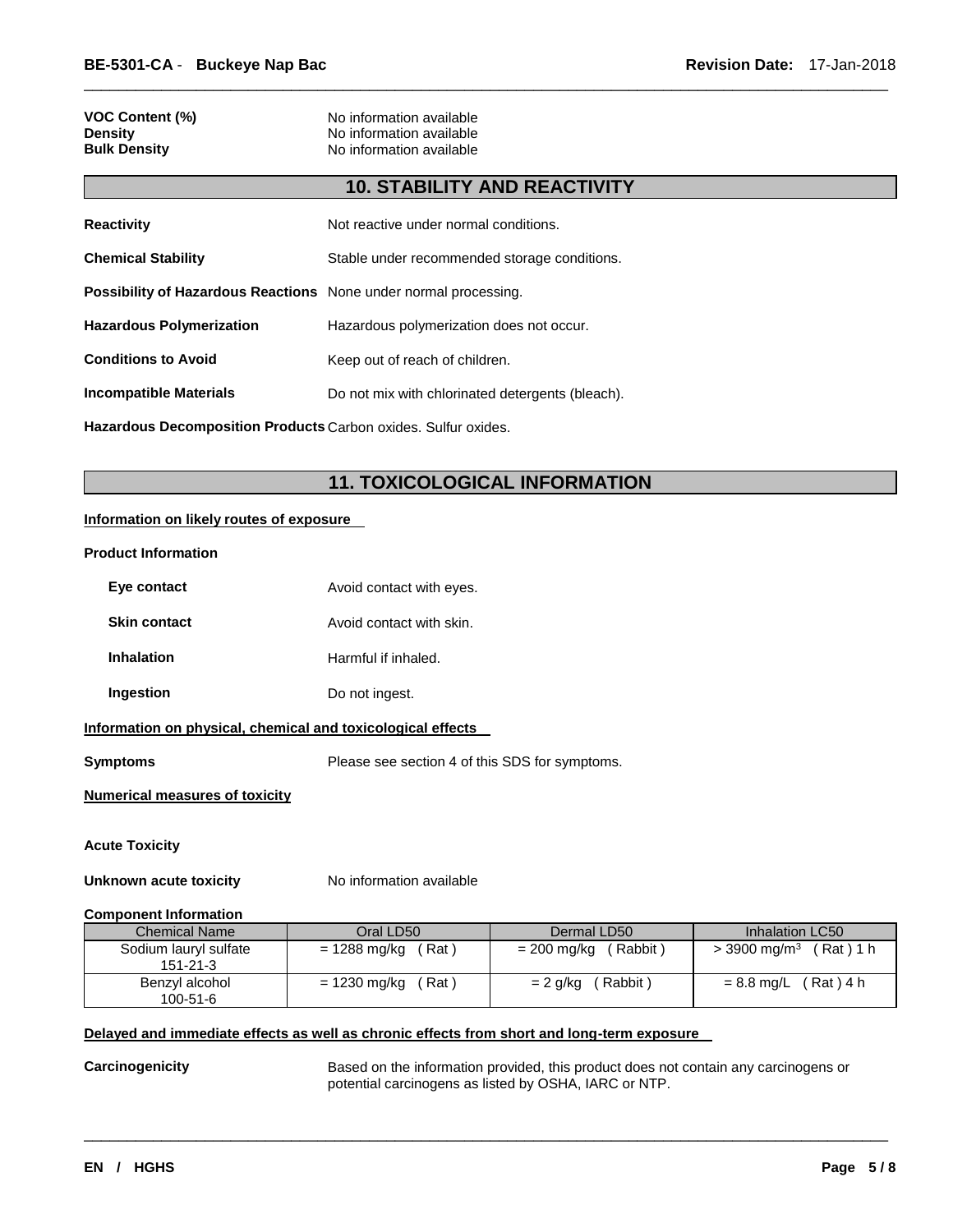# **12. ECOLOGICAL INFORMATION**

\_\_\_\_\_\_\_\_\_\_\_\_\_\_\_\_\_\_\_\_\_\_\_\_\_\_\_\_\_\_\_\_\_\_\_\_\_\_\_\_\_\_\_\_\_\_\_\_\_\_\_\_\_\_\_\_\_\_\_\_\_\_\_\_\_\_\_\_\_\_\_\_\_\_\_\_\_\_\_\_\_\_\_\_\_\_\_\_\_\_\_\_\_

**Ecotoxicity Harmful to aquatic life with long lasting effects.** 

| <b>Chemical Name</b>  | Algae/aquatic plants  | Fish                                       | Toxicity to               | Crustacea                |
|-----------------------|-----------------------|--------------------------------------------|---------------------------|--------------------------|
|                       |                       |                                            | microorganisms            |                          |
| Sodium lauryl sulfate | 117:96 h              | 22.1 - 22.8: 96 h                          |                           | 1.8: 48 h Daphnia magna  |
| 151-21-3              | Pseudokirchneriella   | Pimephales promelas                        |                           | mg/L EC50                |
|                       | subcapitata mg/L EC50 | mg/L LC50 static 6.2 -                     |                           |                          |
|                       | 30 - 100: 96 h        | 9.6: 96 h Pimephales                       |                           |                          |
|                       | Desmodesmus           | promelas mg/L LC50                         |                           |                          |
|                       | subspicatus mg/L EC50 | 1.31: 96 h Cyprinus                        |                           |                          |
|                       | 3.59 - 15.6: 96 h     | carpio mg/L LC50 semi-                     |                           |                          |
|                       | Pseudokirchneriella   | static 9.9 - 20.1: 96 h                    |                           |                          |
|                       | subcapitata mg/L EC50 | Brachydanio rerio mg/L                     |                           |                          |
|                       | static 53: 72 h       | LC50 semi-static 8 - 12.5:                 |                           |                          |
|                       | Desmodesmus           | 96 h Pimephales                            |                           |                          |
|                       | subspicatus mg/L EC50 | promelas mg/L LC50                         |                           |                          |
|                       |                       | static 4.3 - 8.5: 96 h                     |                           |                          |
|                       |                       | Oncorhynchus mykiss                        |                           |                          |
|                       |                       | mg/L LC50 static 10.8 -                    |                           |                          |
|                       |                       | 16.6: 96 h Poecilia                        |                           |                          |
|                       |                       | reticulata mg/L LC50                       |                           |                          |
|                       |                       | static 13.5 - 18.3: 96 h                   |                           |                          |
|                       |                       | Poecilia reticulata mg/L                   |                           |                          |
|                       |                       | LC50 semi-static 5.8 -                     |                           |                          |
|                       |                       | 7.5: 96 h Pimephales                       |                           |                          |
|                       |                       | promelas mg/L LC50                         |                           |                          |
|                       |                       | static 4.5: 96 h Lepomis                   |                           |                          |
|                       |                       | macrochirus mg/L LC50                      |                           |                          |
|                       |                       | 4.62: 96 h Oncorhynchus                    |                           |                          |
|                       |                       | mykiss mg/L LC50 flow-                     |                           |                          |
|                       |                       | through 15 - 18.9: 96 h                    |                           |                          |
|                       |                       | Pimephales promelas                        |                           |                          |
|                       |                       | mg/L LC50 static 4.2 -                     |                           |                          |
|                       |                       | 4.8: 96 h Lepomis<br>macrochirus mg/L LC50 |                           |                          |
|                       |                       | flow-through $4.06 - 5.75$ :               |                           |                          |
|                       |                       | 96 h Lepomis                               |                           |                          |
|                       |                       | macrochirus mg/L LC50                      |                           |                          |
|                       |                       | static 7.97: 96 h                          |                           |                          |
|                       |                       | Brachydanio rerio mg/L                     |                           |                          |
|                       |                       | C50 flow-through 4.2: 96                   |                           |                          |
|                       |                       | h Oncorhynchus mykiss                      |                           |                          |
|                       |                       | mg/L LC50 10.2 - 22.5:                     |                           |                          |
|                       |                       | 96 h Pimephales                            |                           |                          |
|                       |                       | promelas mg/L LC50                         |                           |                          |
|                       |                       | semi-static                                |                           |                          |
| Benzyl alcohol        | 35: 3 h Anabaena      | 10: 96 h Lepomis                           | $EC50 = 50$ mg/L 5 min    | 23: 48 h water flea mg/L |
| 100-51-6              | variabilis mg/L EC50  | macrochirus mg/L LC50                      | $EC50 = 63.7$ mg/L 15 min | EC50                     |
|                       |                       | static 460: 96 h                           | $EC50 = 63.7$ mg/L 5 min  |                          |
|                       |                       | Pimephales promelas                        | $EC50 = 71.4$ mg/L 30 min |                          |
|                       |                       | mg/L LC50 static                           |                           |                          |

### Persistence/Degradability No information available.

**Bioaccumulation No information available.**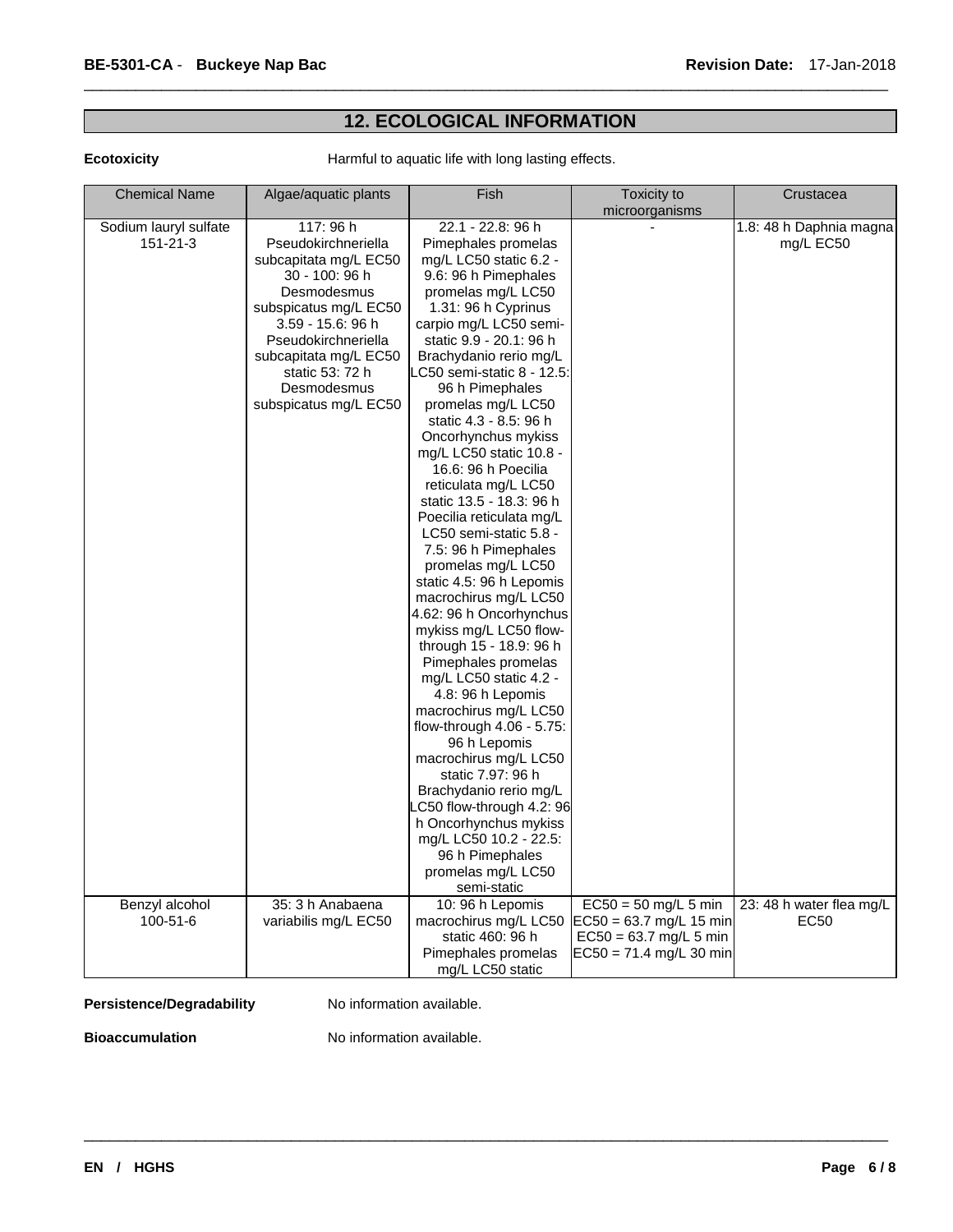#### **Mobility** .

| <b>Chemical Name</b>                    | <b>Partition Coefficient</b> |
|-----------------------------------------|------------------------------|
| Sodium lauryl sulfate<br>$151 - 21 - 3$ | ة. ا                         |
| Benzyl alcohol<br>$100 - 51 - 6$        |                              |

\_\_\_\_\_\_\_\_\_\_\_\_\_\_\_\_\_\_\_\_\_\_\_\_\_\_\_\_\_\_\_\_\_\_\_\_\_\_\_\_\_\_\_\_\_\_\_\_\_\_\_\_\_\_\_\_\_\_\_\_\_\_\_\_\_\_\_\_\_\_\_\_\_\_\_\_\_\_\_\_\_\_\_\_\_\_\_\_\_\_\_\_\_

**Other Adverse Effects** No information available.

# **13. DISPOSAL CONSIDERATIONS**

#### **Waste Treatment Methods**

| Waste from residues/unused<br>products | Dispose of in accordance with local regulations. Dispose of waste in accordance with<br>environmental legislation. |  |  |  |  |
|----------------------------------------|--------------------------------------------------------------------------------------------------------------------|--|--|--|--|
| Contaminated packaging                 | Do not reuse empty containers.                                                                                     |  |  |  |  |
| <b>14. TRANSPORT INFORMATION</b>       |                                                                                                                    |  |  |  |  |

| DOT  | Not regulated |
|------|---------------|
| TDG  | Not regulated |
| IATA | Not regulated |
| IMDG | Not regulated |

# **15. REGULATORY INFORMATION**

## **REGULATORY INFORMATION**

### **International Regulations**

|  | Ozone-depleting substances (ODS) Not applicable |  |
|--|-------------------------------------------------|--|
|--|-------------------------------------------------|--|

**Persistent Organic Pollutants** Not applicable

**Export Notification requirements** Not applicable

#### **International Inventories**

| <b>Chemical Name</b>     | TSCA | <b>DSL/NDSL</b> | <b>EINECS/ELI</b><br><b>NCS</b> | <b>ENCS</b> | <b>IECSC</b> | <b>KECL</b> | <b>PICCS</b> | <b>AICS</b> |
|--------------------------|------|-----------------|---------------------------------|-------------|--------------|-------------|--------------|-------------|
| Sodium lauryl<br>sulfate |      |                 |                                 | Present     |              | Present     |              |             |
| Benzvl alcohol           |      |                 |                                 | Present     |              | Present     |              |             |

#### **Legend:**

**TSCA** - United States Toxic Substances Control Act Section 8(b) Inventory

**DSL/NDSL** - Canadian Domestic Substances List/Non-Domestic Substances List

**EINECS/ELINCS** - European Inventory of Existing Chemical Substances/European List of Notified Chemical Substances

\_\_\_\_\_\_\_\_\_\_\_\_\_\_\_\_\_\_\_\_\_\_\_\_\_\_\_\_\_\_\_\_\_\_\_\_\_\_\_\_\_\_\_\_\_\_\_\_\_\_\_\_\_\_\_\_\_\_\_\_\_\_\_\_\_\_\_\_\_\_\_\_\_\_\_\_\_\_\_\_\_\_\_\_\_\_\_\_\_\_\_\_\_

**ENCS** - Japan Existing and New Chemical Substances

**IECSC** - China Inventory of Existing Chemical Substances

**KECL** - Korean Existing and Evaluated Chemical Substances

**PICCS** - Philippines Inventory of Chemicals and Chemical Substances

**AICS** - Australian Inventory of Chemical Substances